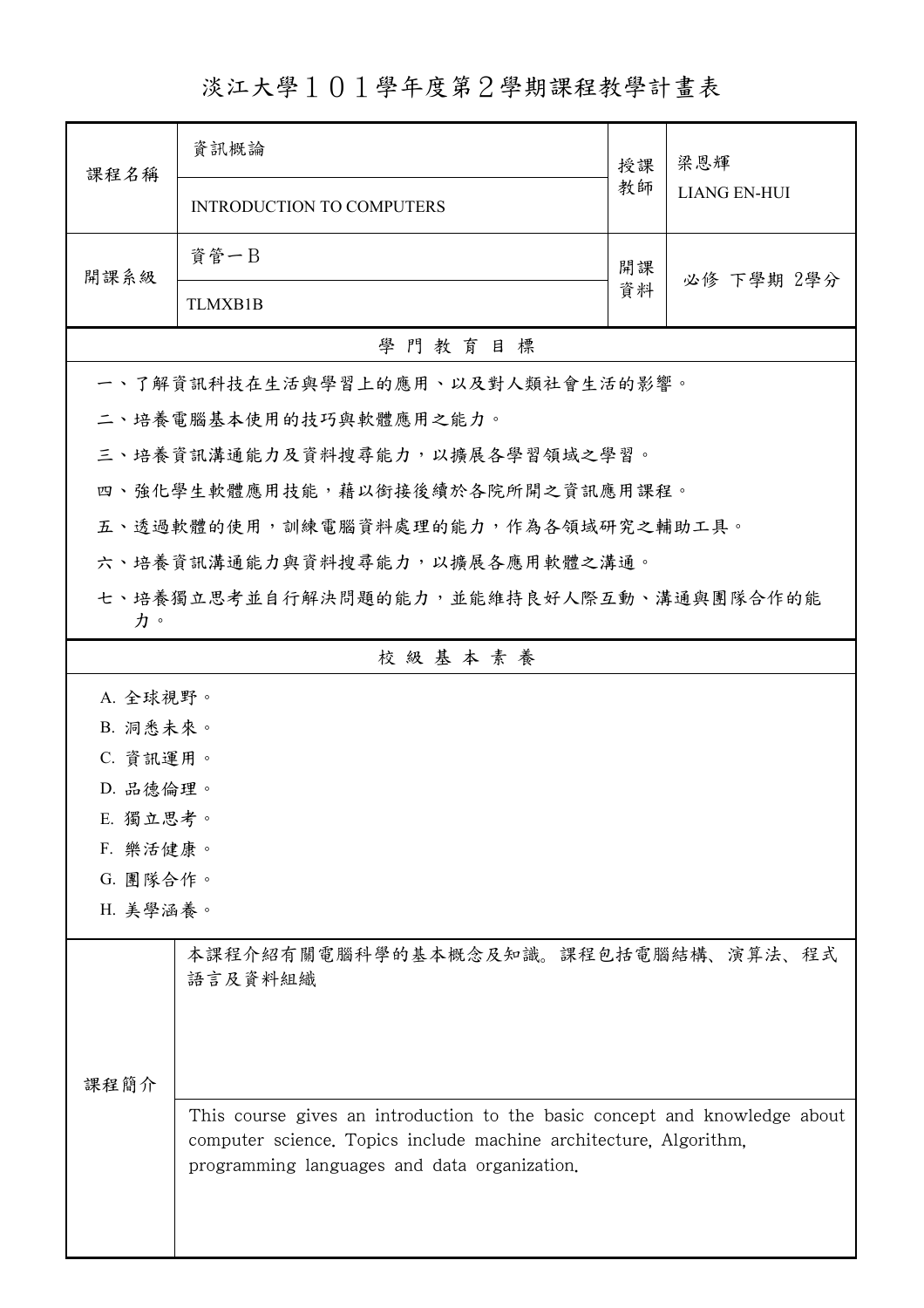本課程教學目標與目標層級、校級基本素養相關性 一、目標層級(選填): (一)「認知」(Cognitive 簡稱C)領域:C1 記憶、C2 瞭解、C3 應用、C4 分析、 C5 評鑑、C6 創造 (二)「技能」(Psychomotor 簡稱P)領域:P1 模仿、P2 機械反應、P3 獨立操作、 P4 聯結操作、P5 自動化、P6 創作 (三)「情意」(Affective 簡稱A)領域:A1 接受、A2 反應、A3 重視、A4 組織、 A5 內化、A6 實踐 二、教學目標與「目標層級」、「校級基本素養」之相關性: (一)請先將課程教學目標分別對應前述之「認知」、「技能」與「情意」的各目標層級,

惟單項教學目標僅能對應C、P、A其中一項。

 (二)若對應「目標層級」有1~6之多項時,僅填列最高層級即可(例如:認知「目標層級」 對應為C3、C5、C6項時,只需填列C6即可,技能與情意目標層級亦同)。

 (三)再依據所訂各項教學目標分別對應其「校級基本素養」。單項教學目標若對應 「校級基本素養」有多項時,則可填列多項「校級基本素養」。

(例如:「校級基本素養」可對應A、AD、BEF時,則均填列。)

| 序              |                                                                                                                    |                                                                                             |                                                                                                                                                                                                                                                                                                                                                               | 相關性            |            |  |  |
|----------------|--------------------------------------------------------------------------------------------------------------------|---------------------------------------------------------------------------------------------|---------------------------------------------------------------------------------------------------------------------------------------------------------------------------------------------------------------------------------------------------------------------------------------------------------------------------------------------------------------|----------------|------------|--|--|
| 號              |                                                                                                                    | 教學目標(中文)                                                                                    | 教學目標(英文)                                                                                                                                                                                                                                                                                                                                                      | 目標層級           | 校級基本素養     |  |  |
| $\mathbf{1}$   | 處理資料<br>理及邏輯<br>決問題                                                                                                | 1學生將能夠學習到電腦科學的基<br>本概念及知識。可以了解電腦的結<br>構、資料的格式及電腦如何運作去<br>2學生將能夠了解到電腦運作的原<br>3學生將學習到如何利用電腦來解 | 1 Students can learn the<br>basic concept and knowledge<br>about computer science. They<br>can understand the computer<br>architecture, the data format<br>and how the computer<br>processes the data<br>2 Students can learn the<br>theory and the logic of the<br>operation of computer<br>3 Students can learn how to<br>use computer to solve<br>problems | P <sub>3</sub> | <b>CE</b>  |  |  |
|                | 教學目標之教學方法與評量方法                                                                                                     |                                                                                             |                                                                                                                                                                                                                                                                                                                                                               |                |            |  |  |
| 序<br>號         | 教學目標                                                                                                               |                                                                                             | 教學方法                                                                                                                                                                                                                                                                                                                                                          | 評量方法           |            |  |  |
| 1              | 1學生將能夠學習到電腦科學的基<br>本概念及知識。可以了解電腦的結<br>構、資料的格式及電腦如何運作去<br>處理資料<br>2學生將能夠了解到電腦運作的原<br>理及邏輯<br>3學生將學習到如何利用電腦來解<br>決問題 |                                                                                             | 講述、討論、實作                                                                                                                                                                                                                                                                                                                                                      | 表現             | 紙筆測驗、實作、上課 |  |  |
| 授課進度表          |                                                                                                                    |                                                                                             |                                                                                                                                                                                                                                                                                                                                                               |                |            |  |  |
| 週<br>次         | 日期起訖                                                                                                               |                                                                                             | 內 容 (Subject/Topics)                                                                                                                                                                                                                                                                                                                                          | 備註             |            |  |  |
| 1              | $102/02/18$ ~<br>102/02/24                                                                                         | Introduction                                                                                |                                                                                                                                                                                                                                                                                                                                                               |                |            |  |  |
| $\overline{c}$ | $102/02/25$ ~<br>102/03/03                                                                                         | Computer Organization                                                                       |                                                                                                                                                                                                                                                                                                                                                               |                |            |  |  |
| 3              | $102/03/04$ ~<br>102/03/10                                                                                         | Programming Languages                                                                       |                                                                                                                                                                                                                                                                                                                                                               |                |            |  |  |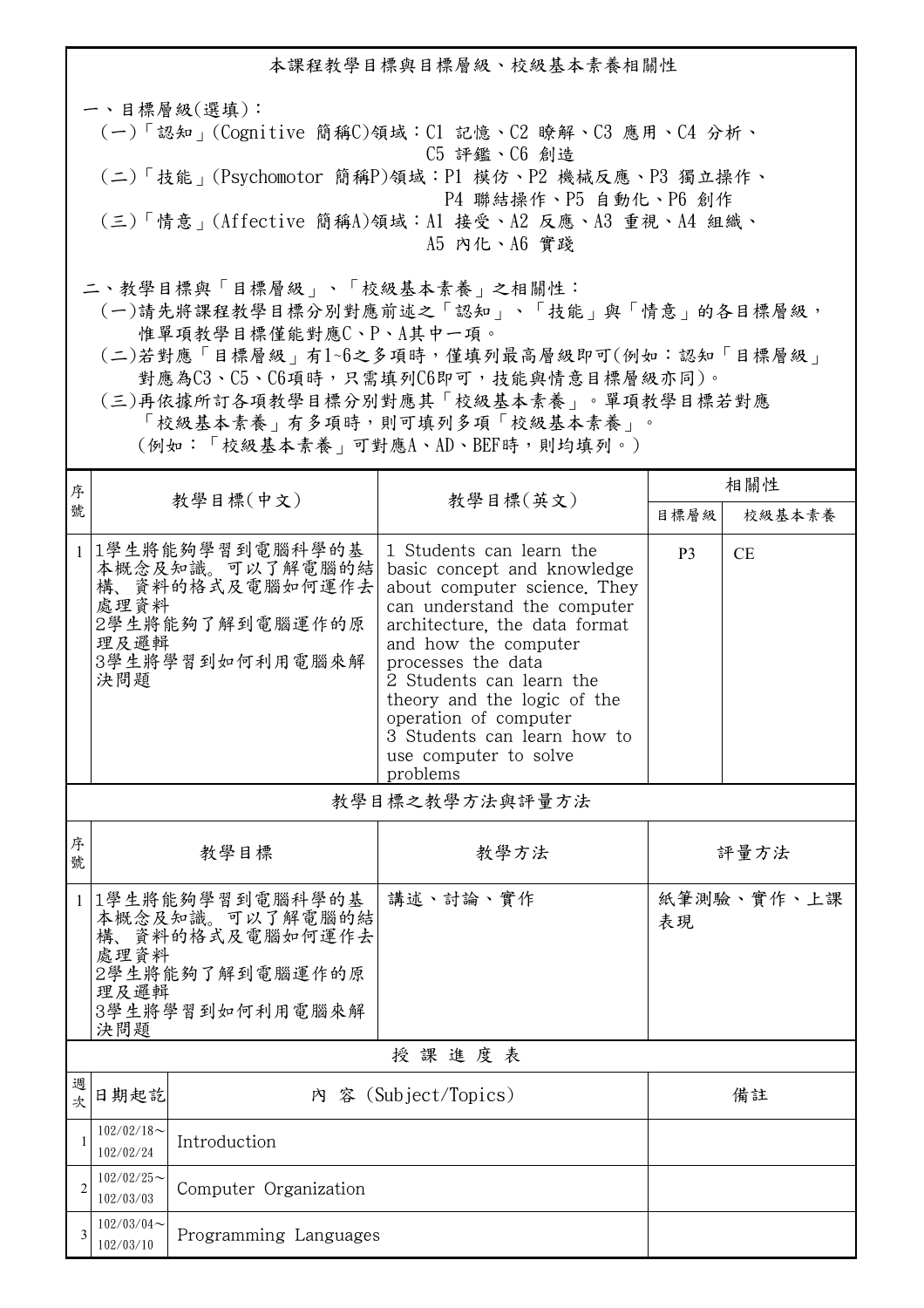| 4            | $102/03/11$ ~<br>102/03/17 | Character Strings                                                                |  |
|--------------|----------------------------|----------------------------------------------------------------------------------|--|
| 5            | $102/03/18$ ~<br>102/03/24 | Formatted I/O                                                                    |  |
| 6            | $102/03/25$ ~<br>102/03/31 | Variable                                                                         |  |
| 7            | $102/04/01$ ~<br>102/04/07 | Operator                                                                         |  |
| 8            | $102/04/08$ ~<br>102/04/14 | Control Structures                                                               |  |
| 9            | $102/04/15$ ~<br>102/04/21 | Control Structures                                                               |  |
| 10           | $102/04/22$ ~<br>102/04/28 | 期中考試週                                                                            |  |
| 11           | $102/04/29$ ~<br>102/05/05 | Loop                                                                             |  |
| 12           | $102/05/06$ ~<br>102/05/12 | Loop                                                                             |  |
| 13           | $102/05/13$ ~<br>102/05/19 | Function                                                                         |  |
| 14           | $102/05/20$ ~<br>102/05/26 | Function                                                                         |  |
| 15           | $102/05/27$ ~<br>102/06/02 | Call By value                                                                    |  |
| 16           | $102/06/03$ ~<br>102/06/09 | Call By address                                                                  |  |
| 17           | $102/06/10$ ~<br>102/06/16 | Call By address                                                                  |  |
| 18           | $102/06/17$ ~<br>102/06/23 | 期末考試週                                                                            |  |
| 修課應          |                            |                                                                                  |  |
|              | 注意事項                       |                                                                                  |  |
|              | 教學設備                       | 電腦、投影機                                                                           |  |
|              | 教材課本                       | C by Example                                                                     |  |
|              |                            |                                                                                  |  |
|              | 參考書籍                       |                                                                                  |  |
|              | 批改作業<br>篇數                 | 5 篇 (本欄位僅適用於所授課程需批改作業之課程教師填寫)                                                    |  |
| 學期成績<br>計算方式 |                            | ◆出席率: 10.0 % ◆平時評量: 20.0 % (含資訊能力測驗成績)<br>◆期中評量:30.0 % ◆期末評量:40.0 %<br>◆其他〈 〉: % |  |
|              |                            |                                                                                  |  |